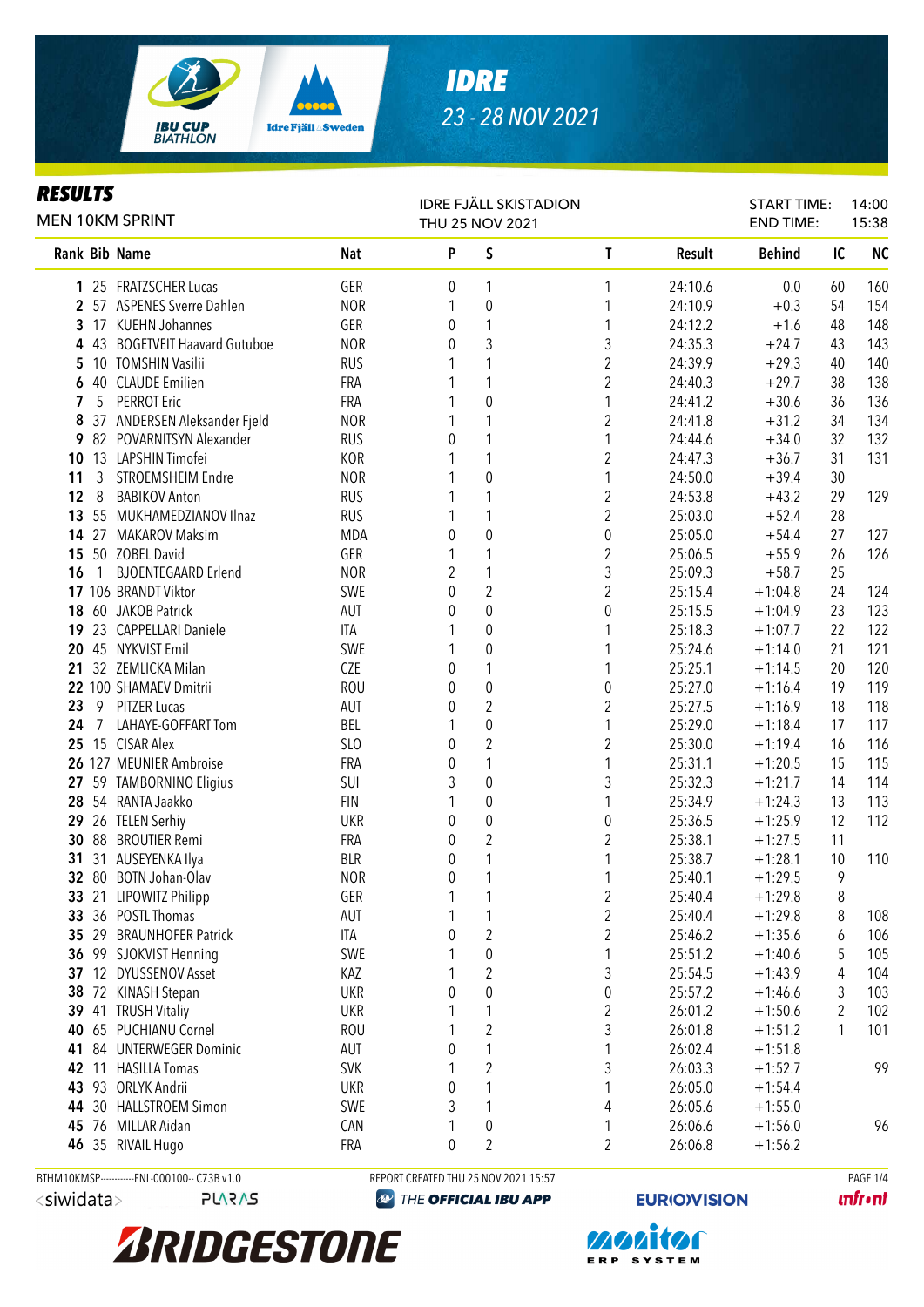

# *IDRE 23 - 28 NOV 2021*

#### *RESULTS*

| nljvli j<br><b>MEN 10KM SPRINT</b> |   |                                              |                 | <b>IDRE FJÄLL SKISTADION</b><br>THU 25 NOV 2021 |                                      |                         |                              | <b>START TIME:</b><br><b>END TIME:</b> | 14:00<br>15:38  |
|------------------------------------|---|----------------------------------------------|-----------------|-------------------------------------------------|--------------------------------------|-------------------------|------------------------------|----------------------------------------|-----------------|
|                                    |   | <b>Rank Bib Name</b>                         | <b>Nat</b>      | P                                               | S                                    | $\mathbf{I}$            | Result                       | <b>Behind</b>                          | <b>NC</b><br>IC |
|                                    |   | 47 14 WIESTNER Serafin                       | SUI             | 3                                               | 1                                    | 4                       | 26:08.1                      | $+1:57.5$                              | 94              |
| 48                                 |   | 38 COLTEA George                             | <b>ROU</b>      | 1                                               | $\overline{2}$                       | 3                       | 26:09.5                      | $+1:58.9$                              | 93              |
| 49                                 |   | 34 NEDZA-KUBINIEC Andrzej                    | POL             | 2                                               | $\boldsymbol{0}$                     | 2                       | 26:13.4                      | $+2:02.8$                              | 92              |
|                                    |   | 50 129 BUTA Florin-Catalin                   | <b>ROU</b>      | 0                                               | 1                                    | 1                       | 26:14.6                      | $+2:04.0$                              |                 |
|                                    |   | 51 19 CERVENKA Vaclav                        | <b>USA</b>      | 1                                               | 1                                    | 2                       | 26:17.4                      | $+2:06.8$                              | 90              |
|                                    |   | 52 69 DURTSCHI Max                           | <b>USA</b>      | 1                                               | $\overline{2}$                       | 3                       | 26:19.0                      | $+2:08.4$                              | 89              |
|                                    |   | 53 102 CHRISTILLE Cedric                     | <b>ITA</b>      |                                                 | 1                                    | $\overline{c}$          | 26:22.5                      | $+2:11.9$                              | 88              |
| 54                                 |   | 56 ROMANOV Nikita                            | LTU             | $\overline{2}$                                  | $\boldsymbol{0}$                     | $\overline{c}$          | 26:23.8                      | $+2:13.2$                              | 87              |
| 55                                 |   | 2 ZINGERLE David                             | <b>ITA</b>      |                                                 | 1                                    | $\overline{c}$          | 26:25.2                      | $+2:14.6$                              |                 |
| 56                                 |   | 28 RUNNALLS Adam                             | CAN             |                                                 | 4                                    | 5                       | 26:25.5                      | $+2:14.9$                              | 85              |
|                                    |   | <b>57 111 CHOI Dujin</b>                     | KOR             | 0                                               | 1                                    | 1                       | 26:26.4                      | $+2:15.8$                              | 84              |
| 58                                 | 4 | KODAMA Shohei                                | <b>JPN</b>      | 1                                               | $\overline{2}$                       | 3                       | 26:28.9                      | $+2:18.3$                              | 83              |
| 59                                 |   | 48 LEONESIO lacopo                           | ITA             | 2                                               | $\mathbf 0$                          | $\overline{2}$          | 26:33.7                      | $+2:23.1$                              |                 |
| 60                                 |   | 46 KRUPCIK Tomas                             | CZE             | 1                                               | 3                                    | 4                       | 26:38.4                      | $+2:27.8$                              | 81              |
|                                    |   | 61 74 RIETHMUELLER Danilo                    | GER             | 3                                               | $\overline{2}$                       | 5                       | 26:41.5                      | $+2:30.9$                              |                 |
|                                    |   | 62 67 STRELTSOV Kirill                       | <b>RUS</b>      | 3                                               | $\overline{2}$                       | 5                       | 26:42.9                      | $+2:32.3$                              |                 |
|                                    |   | 63 71 CRNKOVIC Kresimir                      | <b>CRO</b>      | 2                                               | 3                                    | 5                       | 26:44.8                      | $+2:34.2$                              | 78              |
|                                    |   | 64 103 SHYDLOUSKI Anton                      | <b>BLR</b>      | 0                                               | 3                                    | 3                       | 26:45.5                      | $+2:34.9$                              | 77              |
|                                    |   | 65 18 IVARSSON Anton                         | SWE             | 2                                               | 1                                    | 3                       | 26:46.6                      | $+2:36.0$                              |                 |
|                                    |   | 66 97 TERENTJEV Stepan                       | LTU             | 2                                               | 1                                    | 3                       | 26:52.2                      | $+2:41.6$                              | 75              |
|                                    |   | 67 52 MARECEK Jonas                          | CZE             |                                                 | 3                                    | $\sqrt{4}$              | 26:55.8                      | $+2:45.2$                              | 74              |
|                                    |   | 68 110 MIKYSKA Tomas                         | CZE             |                                                 | $\overline{2}$                       | 3                       | 26:56.3                      | $+2:45.7$                              |                 |
| 69                                 |   | 20 BALODIS Rudis                             | LAT             | 1                                               | 1                                    | $\overline{\mathbf{c}}$ | 26:57.0                      | $+2:46.4$                              | 72              |
|                                    |   | 70 121 LARSSON Erik                          | SWE             | 2                                               | 3                                    | 5                       | 26:57.3                      | $+2:46.7$                              |                 |
| 71                                 |   | 49 TURLUBEKOV Bekentay                       | KAZ             | 3                                               | $\boldsymbol{0}$                     | 3                       | 27:02.8                      | $+2:52.2$                              | 70              |
|                                    |   | 72 61 LOMBARDOT Oscar                        | FRA             | $\overline{2}$                                  | 1                                    | 3                       | 27:03.9                      | $+2:53.3$                              |                 |
| 73                                 |   | 91 KARVINEN Otto-Eemil                       | <b>FIN</b>      | 1                                               | 1                                    | $\overline{2}$          | 27:05.3                      | $+2:54.7$                              | 68              |
|                                    |   | 74 92 FRAVI Laurin                           | SUI             | $\overline{2}$                                  | 3                                    | 5                       | 27:05.5                      | $+2:54.9$                              | 67              |
| 75                                 |   | 24 ENKHBAT Enkhsaikhan                       | MGL             | 1                                               | 1                                    | $\overline{2}$          | 27:08.5                      | $+2:57.9$                              | 66              |
|                                    |   | 76 77 BONACCI Vincent                        | <b>USA</b>      | 2                                               | $\overline{c}$                       | 4                       | 27:13.0                      | $+3:02.4$                              | 65              |
| 77                                 |   | 58 AOLAID Marten                             | EST             | 1                                               | 1                                    | $\overline{2}$          | 27:14.8                      | $+3:04.2$                              | 64              |
|                                    |   | 78 104 KOCIAN Jakub                          | CZE             | 0                                               | 1                                    | 1                       | 27:23.1                      | $+3:12.5$                              |                 |
|                                    |   | 79 114 KUUTTINEN Patrik                      | FIN             |                                                 | $\overline{\mathbf{c}}$              | 3                       | 27:23.4                      | $+3:12.8$                              | 62              |
| 80                                 |   | 89 JANIK Wojciech                            | POL             | 1                                               | 1                                    | 2                       | 27:23.9                      | $+3:13.3$                              | 61              |
| 81                                 |   | 75 BAISHO Kazuki                             | <b>JPN</b>      | 2                                               | $\overline{c}$                       | 4                       | 27:30.9                      | $+3:20.3$                              | 59              |
| 82                                 |   | 66 KIM Yonggyu                               | KOR             | 1                                               | 3                                    | 4                       | 27:31.6                      | $+3:21.0$                              | 57              |
|                                    |   | 83 126 BROWN Luke                            | <b>USA</b>      | 2                                               | 3                                    | 5                       | 27:31.8                      | $+3:21.2$                              |                 |
| 84                                 |   | 44 BARTKO Simon                              | <b>SVK</b>      | 3                                               | 3                                    | 6                       | 27:33.6                      | $+3:23.0$                              | 53              |
|                                    |   | 85 118 TRIXL Sebastian                       | aut             | 2                                               | 3                                    | 5                       | 27:34.7                      | $+3:24.1$                              |                 |
| 86                                 |   | 63 BIRKENTALS Renars                         | LAT             | 2                                               | $\overline{2}$                       | 4                       | 27:35.6                      | $+3:25.0$                              | 49              |
|                                    |   | 87 68 REPNIK Matic                           | SL <sub>0</sub> | 1                                               | 1                                    | 2                       | 27:36.6                      | $+3:26.0$                              | 47              |
|                                    |   | 88 109 ZHANG Chunyu                          | <b>CHN</b>      | 3                                               |                                      | 4                       | 27:39.2                      | $+3:28.6$                              | 45              |
|                                    |   | 89 120 BRYN Patryk                           | POL             |                                                 | $\boldsymbol{0}$                     | 1                       | 27:39.6                      | $+3:29.0$                              | 43              |
| 90                                 |   | 42 USOV Andrei                               | MDA             | 2                                               | $\overline{\mathbf{c}}$              | 4                       | 27:42.5                      | $+3:31.9$                              | 41              |
| 91                                 |   | 47 SKORUSA Wojciech                          | POL             | $\overline{2}$                                  | 1                                    | 3                       | 27:47.6                      | $+3:37.0$                              |                 |
|                                    |   | 92 73 BRAUN Maxim                            | KAZ             | 0                                               | 0                                    | 0                       | 27:50.0                      | $+3:39.4$                              | 37              |
|                                    |   | BTHM10KMSP------------FNL-000100-- C73B v1.0 |                 |                                                 | REPORT CREATED THU 25 NOV 2021 15:57 |                         |                              |                                        | PAGE 2/4        |
| <siwidata></siwidata>              |   | <b>PLARAS</b>                                | $\bigcirc$      |                                                 | THE OFFICIAL IBU APP                 | <b>EURIO)VISION</b>     | <b><i><u>Infront</u></i></b> |                                        |                 |

**ARIDGESTONE** 

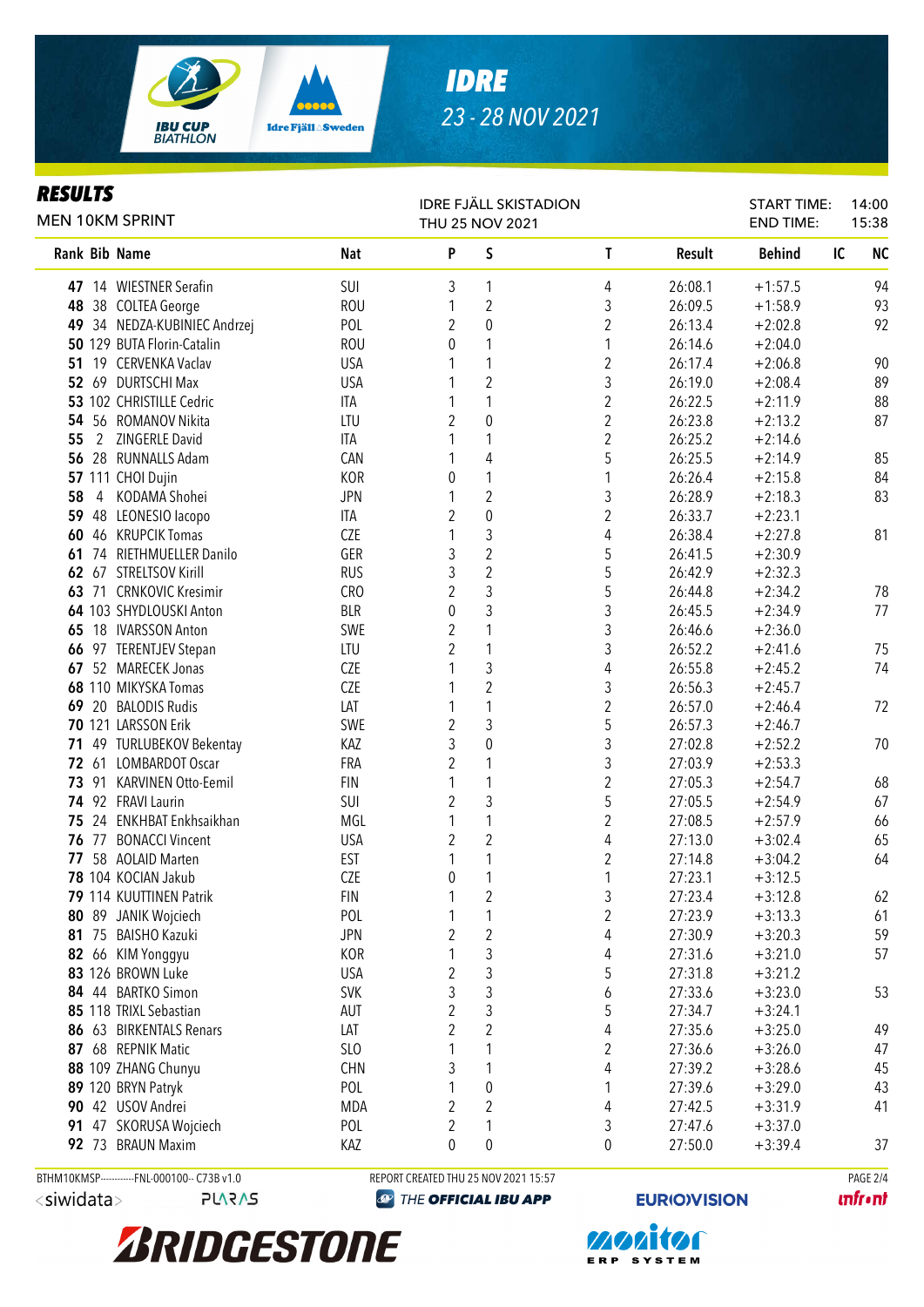

# *IDRE 23 - 28 NOV 2021*

### *RESULTS*

| REJULIJ<br><b>MEN 10KM SPRINT</b> |              |                                              | <b>IDRE FJÄLL SKISTADION</b><br>THU 25 NOV 2021 |                |                                      |                |                    | <b>START TIME:</b><br><b>END TIME:</b> |    | 14:00<br>15:38 |  |
|-----------------------------------|--------------|----------------------------------------------|-------------------------------------------------|----------------|--------------------------------------|----------------|--------------------|----------------------------------------|----|----------------|--|
|                                   |              | <b>Rank Bib Name</b>                         | <b>Nat</b>                                      | P              | S                                    | T              | <b>Result</b>      | <b>Behind</b>                          | IC | <b>NC</b>      |  |
|                                   |              | 93 90 MA Guoqiang                            | <b>CHN</b>                                      | 3              | $\overline{2}$                       | 5              | 27:54.9            | $+3:44.3$                              |    | 35             |  |
|                                   |              | 94 16 MACKINE Jokubas                        | LTU                                             | $\overline{2}$ | $\overline{2}$                       | 4              | 27:57.1            | $+3:46.5$                              |    | 33             |  |
|                                   |              | 95 64 BRYHADYR Ruslan                        | <b>UKR</b>                                      |                | $\sqrt{2}$                           | 3              | 27:57.6            | $+3:47.0$                              |    |                |  |
|                                   |              | 96 131 FAUNER Daniele                        | ITA                                             |                | 4                                    | 5              | 27:58.7            | $+3:48.1$                              |    |                |  |
|                                   |              | 97 124 LI Hang                               | <b>CHN</b>                                      | $\overline{2}$ | 1                                    | 3              | 28:14.6            | $+4:04.0$                              |    | 27             |  |
|                                   |              | 98 86 LEE Suyoung                            | KOR                                             | 3              | $\overline{2}$                       | 5              | 28:15.1            | $+4:04.5$                              |    |                |  |
|                                   |              | 99 133 STALDER Gion                          | SUI                                             | 4              | $\mathbf{1}$                         | 5              | 28:24.1            | $+4:13.5$                              |    |                |  |
|                                   |              | 100 98 UHA Juri                              | EST                                             | $\overline{2}$ | $\mathbf{0}$                         | $\overline{2}$ | 28:31.2            | $+4:20.6$                              |    | 21             |  |
|                                   |              | 101 116 MA Wei                               | <b>CHN</b>                                      | $\overline{2}$ | 1                                    | 3              | 28:34.9            | $+4:24.3$                              |    |                |  |
|                                   |              | 102 132 CONNELLY Zachary                     | CAN                                             | 4              | $\sqrt{2}$                           | 6              | 28:35.3            | $+4:24.7$                              |    | 17             |  |
|                                   |              | 103 78 TSEREN-OCHIR Adiyajargal              | MGL                                             | $\overline{2}$ | $\overline{2}$                       | 4              | 28:41.1            | $+4:30.5$                              |    | 15             |  |
|                                   | $104\quad 6$ | <b>MUSTONEN Joni</b>                         | <b>FIN</b>                                      | 5              | 4                                    | 9              | 28:43.9            | $+4:33.3$                              |    |                |  |
|                                   |              | 105 53 NAKAJIMA Jin                          | <b>JPN</b>                                      | 0              | 5                                    | 5              | 28:44.0            | $+4:33.4$                              |    | 11             |  |
|                                   |              | 106 128 BOROVYK Roman                        | <b>UKR</b>                                      | 3              | $\overline{2}$                       | 5              | 28:55.9            | $+4:45.3$                              |    |                |  |
|                                   |              | 107 62 STRUM Matthew                         | CAN                                             | 5              | 3                                    | 8              | 29:05.7            | $+4:55.1$                              |    |                |  |
|                                   |              | 108 112 JAKELIUNAS Lukas                     | LTU                                             | 3              | 3                                    | 6              | 29:16.0            | $+5:05.4$                              |    |                |  |
|                                   |              | 109 96 WEBB Marcus                           | GBR                                             | $\overline{2}$ | 1                                    | 3              | 29:23.2            | $+5:12.6$                              |    | 3              |  |
|                                   |              | 110 115 PANYIK David                         | <b>HUN</b>                                      | $\overline{2}$ | $\overline{2}$                       | 4              | 29:28.5            | $+5:17.9$                              |    | 1              |  |
|                                   |              | 111 51 PIQUERAS GARCIA Roberto               | ESP                                             | 4              | $\overline{2}$                       | 6              | 29:31.2            | $+5:20.6$                              |    | 1              |  |
|                                   |              | 112 22 FOUNTAIN Vinny                        | GBR                                             | 1              | 5                                    | 6              | 29:34.1            | $+5:23.5$                              |    | 1              |  |
|                                   |              | 113 70 TSOUREKAS Nikolaos                    | GRE                                             | $\overline{2}$ | 3                                    | 5              | 29:38.6            | $+5:28.0$                              |    | 1              |  |
|                                   |              | 114 108 ROSBO Joachim Weel                   | DEN                                             | 3              | 3                                    | 6              | 29:41.5            | $+5:30.9$                              |    | 1              |  |
|                                   |              | 115 39 VSIVTSEV Mart                         | EST                                             | 3              | $\mathbf{1}$                         | 4              | 29:44.7            | $+5:34.1$                              |    | 1              |  |
|                                   |              | 116 113 YAMAMOTO Masaharu                    | <b>JPN</b>                                      | 4              | $\overline{2}$                       | 6              | 29:57.3            | $+5:46.7$                              |    |                |  |
|                                   |              | 117 122 VUKOVIC Aleksa                       | <b>BIH</b>                                      | $\overline{2}$ | 3                                    | 5              | 29:57.5            | $+5:46.9$                              |    | 1              |  |
|                                   |              | 118 123 SIRIK Sergey                         | KAZ                                             | $\overline{2}$ | 3                                    | 5              | 30:07.7            | $+5:57.1$                              |    |                |  |
|                                   |              | 119 119 OTGONDAVAA Gantulga                  | MGL                                             | $\overline{2}$ | 3                                    | 5              | 30:16.5            | $+6:05.9$                              |    | 1              |  |
|                                   |              | 120 87 OZTUNC Zana                           | <b>TUR</b>                                      | 3              | $\mathbf{1}$                         | 4              | 30:25.9            | $+6:15.3$                              |    |                |  |
|                                   |              | 121 107 YILMAZ Halil Ibrahim                 | <b>TUR</b>                                      | 1              | $\mathbf{1}$                         | $\overline{2}$ | 30:35.7            | $+6:25.1$                              |    |                |  |
|                                   |              | 122 94 DE SANTANA VASCONCELLOS Matheus       | <b>BRA</b>                                      | 2              | 1                                    | 3              | 30:47.8            | $+6:37.2$                              |    |                |  |
|                                   |              | 123 81 VANIAS Alexander                      | GRE                                             | 3              | 4                                    | 7              | 31:01.2            | $+6:50.6$                              |    |                |  |
|                                   |              | 124 83 MACKELS Marek                         | BEL                                             | 5              | 4                                    | 9              | 31:08.2            | $+6:57.6$                              |    | 1              |  |
|                                   |              | 125 105 BUKI Adam                            | HUN                                             | 4              | 3                                    |                | 31:14.1            | $+7:03.5$                              |    |                |  |
|                                   |              | 126 85 STANISH Boris                         | AUS                                             |                | 4                                    | 8              | 31:35.4            | $+7:24.8$                              |    |                |  |
|                                   |              | 127 95 GAIDUC Nicolae                        | <b>MDA</b>                                      |                | 3                                    | 4              | 31:44.3            | $+7:33.7$                              |    |                |  |
|                                   |              | 128 101 LOPATIC Stefan                       | <b>BIH</b>                                      | 3              | 4                                    | 7              | 32:13.1            | $+8:02.5$                              |    |                |  |
|                                   |              | 129 130 DUMAN Abdurrahim                     | <b>TUR</b>                                      |                | 2                                    | 6              | 32:14.0            | $+8:03.4$                              |    |                |  |
|                                   |              | 130 79 KOSTOSKI Nikola                       | MKD                                             | 3              | 4                                    | 7              | 40:27.6            | $+16:17.0$                             |    |                |  |
| Did not finish                    |              |                                              |                                                 |                |                                      |                |                    |                                        |    |                |  |
|                                   |              | 33 ANGELIS Apostolos                         | GRE                                             | 1              | 3                                    | 4              |                    |                                        |    |                |  |
|                                   |              | 134 TULATSIN Ivan                            | <b>BLR</b>                                      |                |                                      |                |                    |                                        |    |                |  |
| Did not start                     |              |                                              |                                                 |                |                                      |                |                    |                                        |    |                |  |
|                                   |              | 117 DONHAUSER Johannes Werner                | GER                                             |                |                                      |                |                    |                                        |    |                |  |
|                                   |              | 125 PORSHNEV Nikita                          | <b>RUS</b>                                      |                |                                      |                |                    |                                        |    |                |  |
|                                   |              | BTHM10KMSP------------FNL-000100-- C73B v1.0 |                                                 |                | REPORT CREATED THU 25 NOV 2021 15:57 |                |                    |                                        |    | PAGE 3/4       |  |
| $\epsilon$ siwidata $>$           |              | $P$ $\land$ $S$ $\land$ $S$                  |                                                 |                | <b>C</b> THE OFFICIAL IBU APP        |                | <b>FURIOWISION</b> |                                        |    | <b>Infrent</b> |  |



**monton** ERP SYSTEM